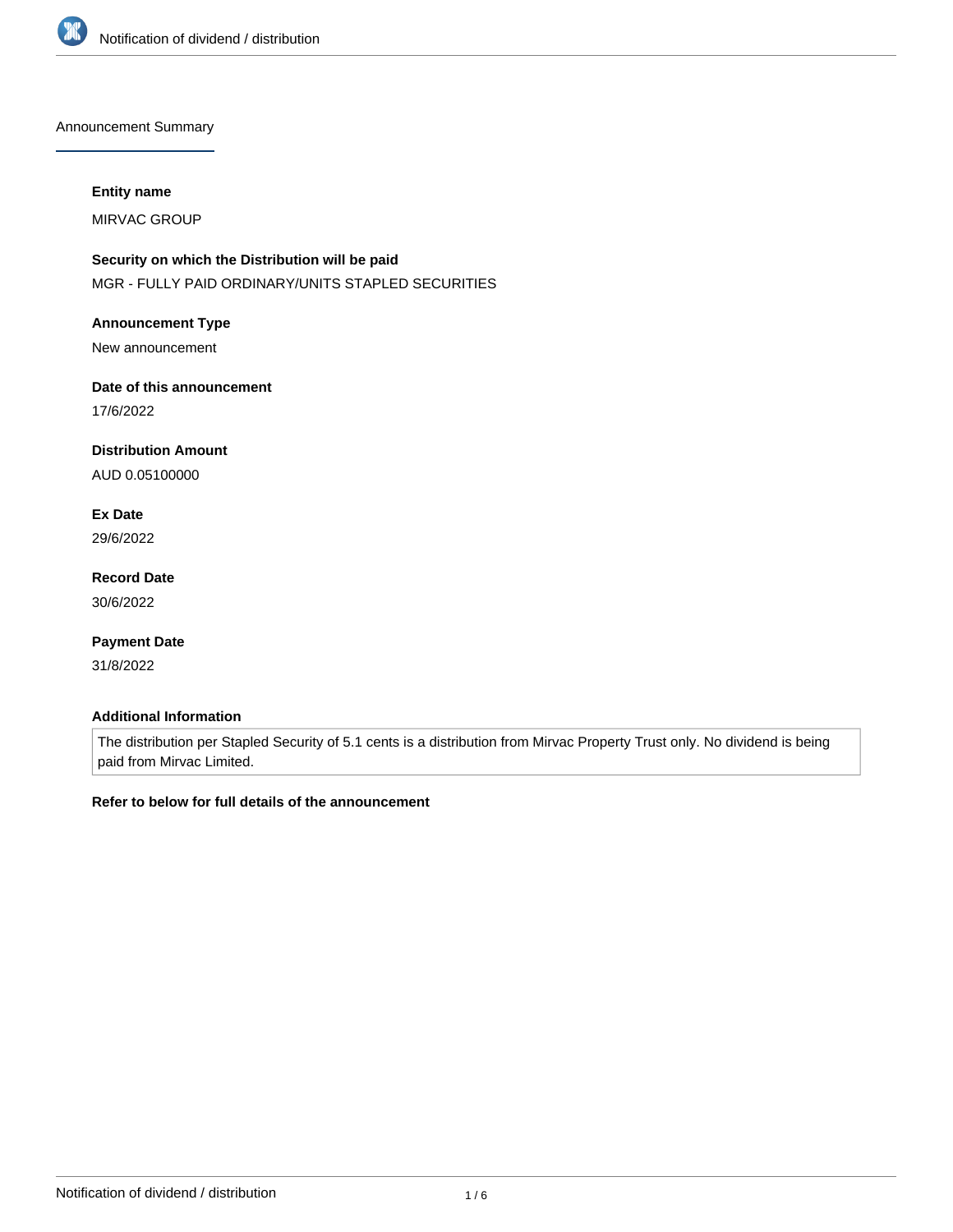

Announcement Details

Part 1 - Entity and announcement details

#### **1.1 Name of +Entity**

MIRVAC GROUP

**1.2 Registered Number Type** other

**Registration Number**

Mirvac Limited ABN 92 003 280 699 Mirvac Property Trust ARSN 086 780 645

# **1.3 ASX issuer code**

MGR

#### **1.4 The announcement is** New announcement

**1.5 Date of this announcement** 17/6/2022

**1.6 ASX +Security Code** MGR

**ASX +Security Description** FULLY PAID ORDINARY/UNITS STAPLED SECURITIES

Part 2A - All dividends/distributions basic details

**2A.1 Type of dividend/distribution** Ordinary

**2A.2 The Dividend/distribution:**

relates to a period of six months

**2A.3 The dividend/distribution relates to the financial reporting or payment period ending ended/ending (date)** 30/6/2022

# **2A.4 +Record Date**

30/6/2022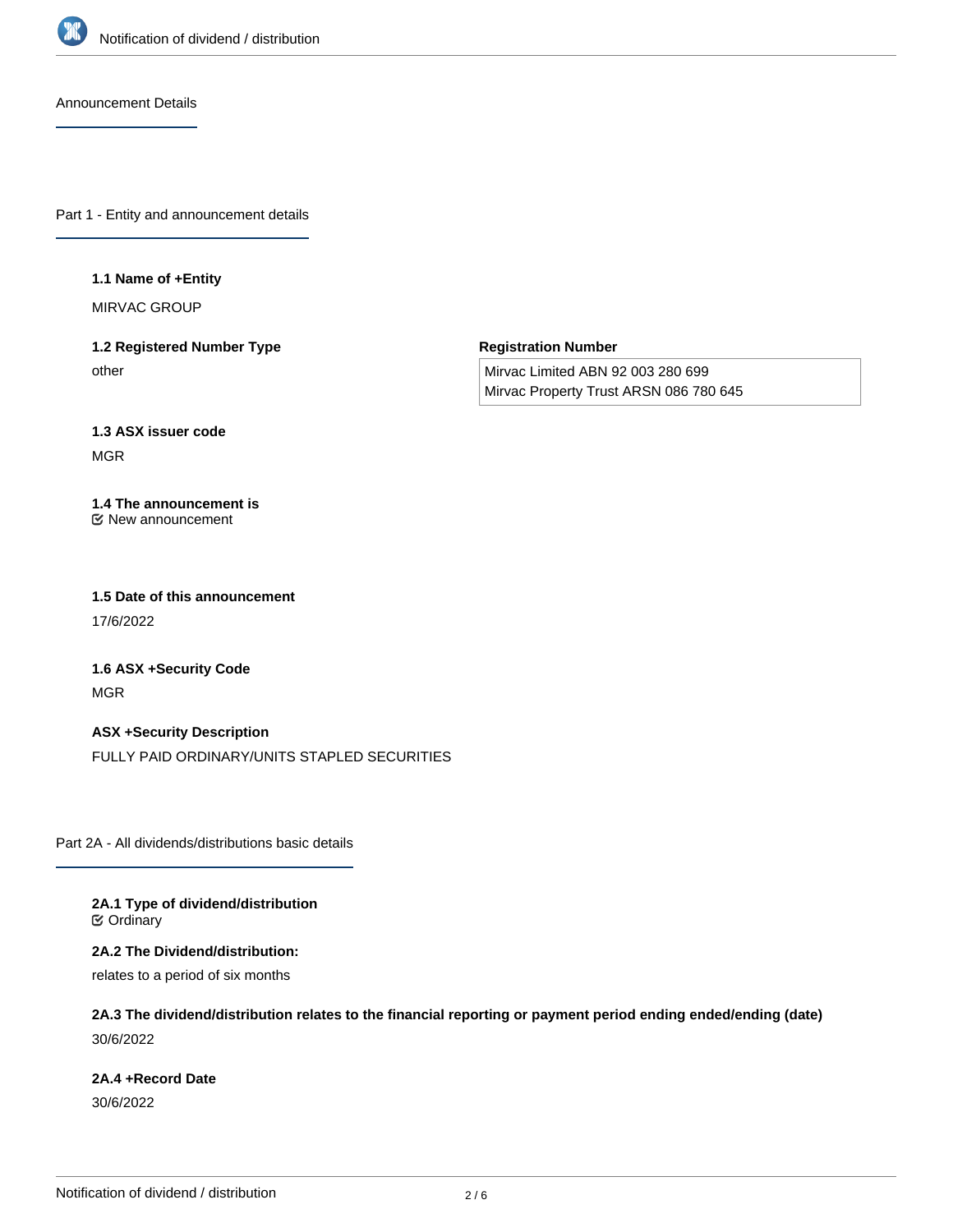# **2A.5 Ex Date**

29/6/2022

## **2A.6 Payment Date**

31/8/2022

**2A.7 Are any of the below approvals required for the dividend/distribution before business day 0 of the timetable?**

**Estimated or Actual?**

Estimated

- **•** Security holder approval
- **Court approval**
- **Lodgement of court order with +ASIC**
- **ACCC approval**
- **FIRB approval**
- **Another approval/condition external to the entity required before business day 0 of the timetable for the dividend/distribution.**

No

**2A.8 Currency in which the dividend/distribution is made ("primary currency")**

AUD - Australian Dollar

**2A.9 Total dividend/distribution payment amount per +security (in primary currency) for all dividends/distributions notified in this form**

AUD 0.05100000

**2A.10 Does the entity have arrangements relating to the currency in which the dividend/distribution is paid to securityholders that it wishes to disclose to the market?** Yes

**2A.11 Does the entity have a securities plan for dividends/distributions on this +security?** We have a Dividend/Distribution Reinvestment Plan (DRP)

**2A.11a If the +entity has a DRP, is the DRP applicable to this dividend/distribution?** No

**2A.12 Does the +entity have tax component information apart from franking?** Yes

Part 2B - Currency Information

**2B.1 Does the entity default to payment in certain currencies dependent upon certain attributes such as the banking instruction or registered address of the +securityholder? (For example NZD to residents of New Zealand and/or USD to residents of the U.S.A.).** Yes

#### **2B.2 Please provide a description of your currency arrangements**

Securityholders with a registered address in New Zealand on the Record Date will be paid their distribution in New Zealand dollars. Additionally, any securityholder regardless of their domicile can opt to receive their distribution payment in Australian or New Zealand dollars if their nominated bank account is in the country of the nominated currency.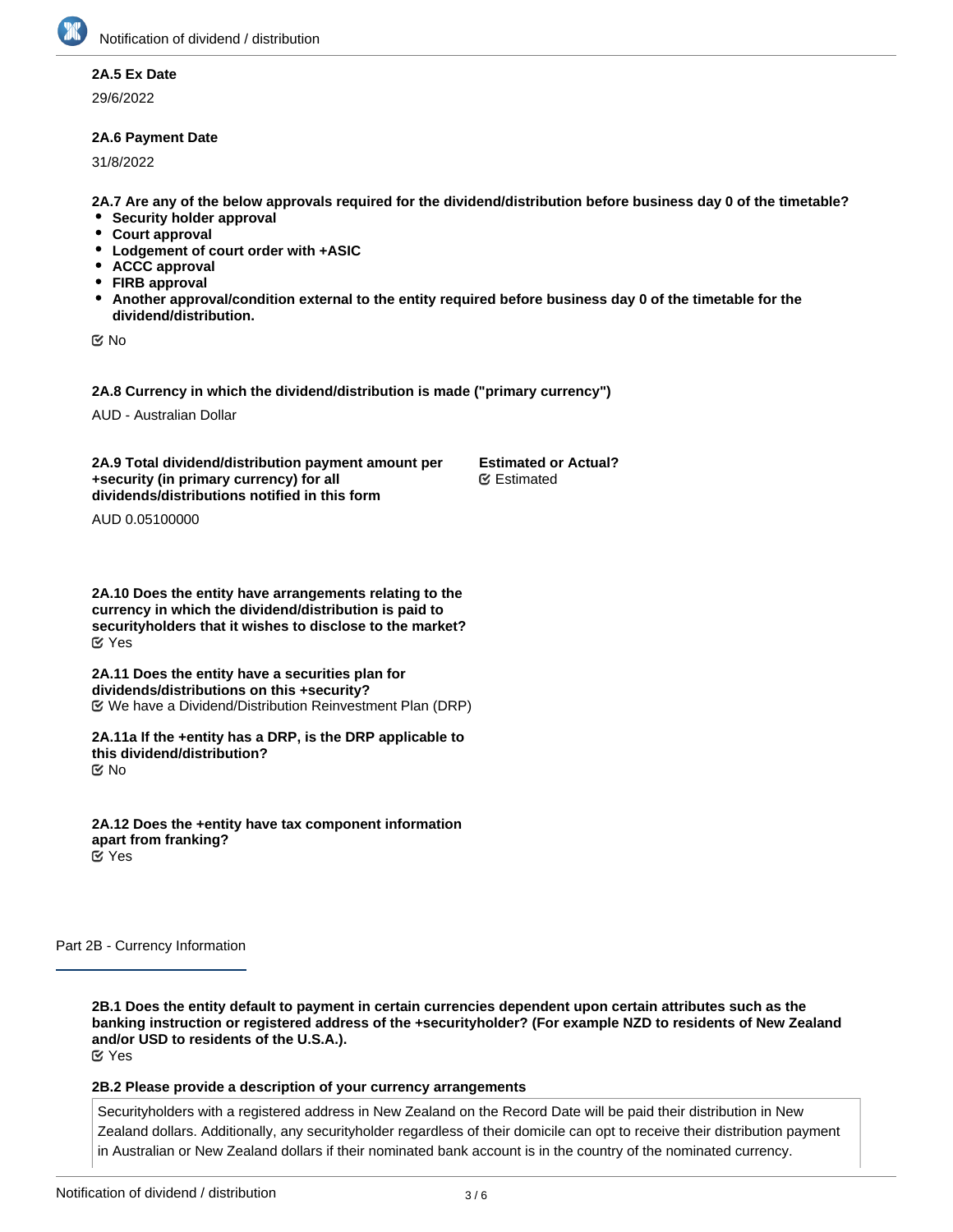

Securityholders should contact the share registry, Link Market Services, via email at registrars@linkmarketservices.com.a u or on +61 1800 356 444 for information on currency arrangements, to obtain Direct Credit forms, and to update their bank account details. Securityholders may also update their currency arrangements or bank account details online by visiting the Link Investor Centre at [www.linkmarketservices.com.au](http://www.linkmarketservices.com.au) and clicking on "Investor Login".

#### **2B.2a Other currency/currencies in which the dividend/distribution will be paid:**

| <b>Currency</b>          | Payment currency equivalent amount per security |
|--------------------------|-------------------------------------------------|
| NZD - New Zealand Dollar | NZD                                             |

## **2B.2b Please provide the exchange rates used for non-primary currency payments**

#### **2B.2c If payment currency equivalent and exchange rates not known, date for information to be released**

**Estimated or Actual?** Estimated

11/8/2022

# **2B.3 Can the securityholder choose to receive a currency different to the currency they would receive under the default arrangements?**

Yes

**2B.3a Please describe what choices are available to a securityholder to receive a currency different to the currency they would receive under the default arrangements**

Any securityholder regardless of their domicile can receive their distribution payment in Australian or New Zealand dollars if their nominated bank account is in the country of the nominated currency.

#### **2B.3b Date and time by which any document or communication relating to the above arrangements must be received in order to be effective for this dividend/distribution**

Thursday June 30, 2022 17:00:00

#### **2B.3c Please provide, or indicate where relevant forms can be obtained and how and where they must be lodged**

Securityholders should contact the share registry, Link Market Services, via email at registrars@linkmarketservices.com.a u or on +61 1800 356 444 for information on currency arrangements, to obtain Direct Credit forms, and to update their bank account details. Securityholders may also update their currency arrangements or bank account details online by visiting the Link Investor Centre at [www.linkmarketservices.com.au](http://www.linkmarketservices.com.au) and clicking on "Investor Login".

#### Part 3A - Ordinary dividend/distribution

| 3A.1 Is the ordinary dividend/distribution estimated at<br>this time?<br>$\alpha$ Yes | 3A.1a Ordinary dividend/distribution estimated amount<br>per +security<br>AUD 0.05100000 |
|---------------------------------------------------------------------------------------|------------------------------------------------------------------------------------------|
| 3A.1a(i) Date that actual ordinary amount will be<br>announced                        | <b>Estimated or Actual?</b><br><b></b> Estimated                                         |
| 11/8/2022                                                                             |                                                                                          |
| 3A.1b Ordinary Dividend/distribution amount per<br>security                           |                                                                                          |
| AUD                                                                                   |                                                                                          |

**3A.2 Is the ordinary dividend/distribution franked?**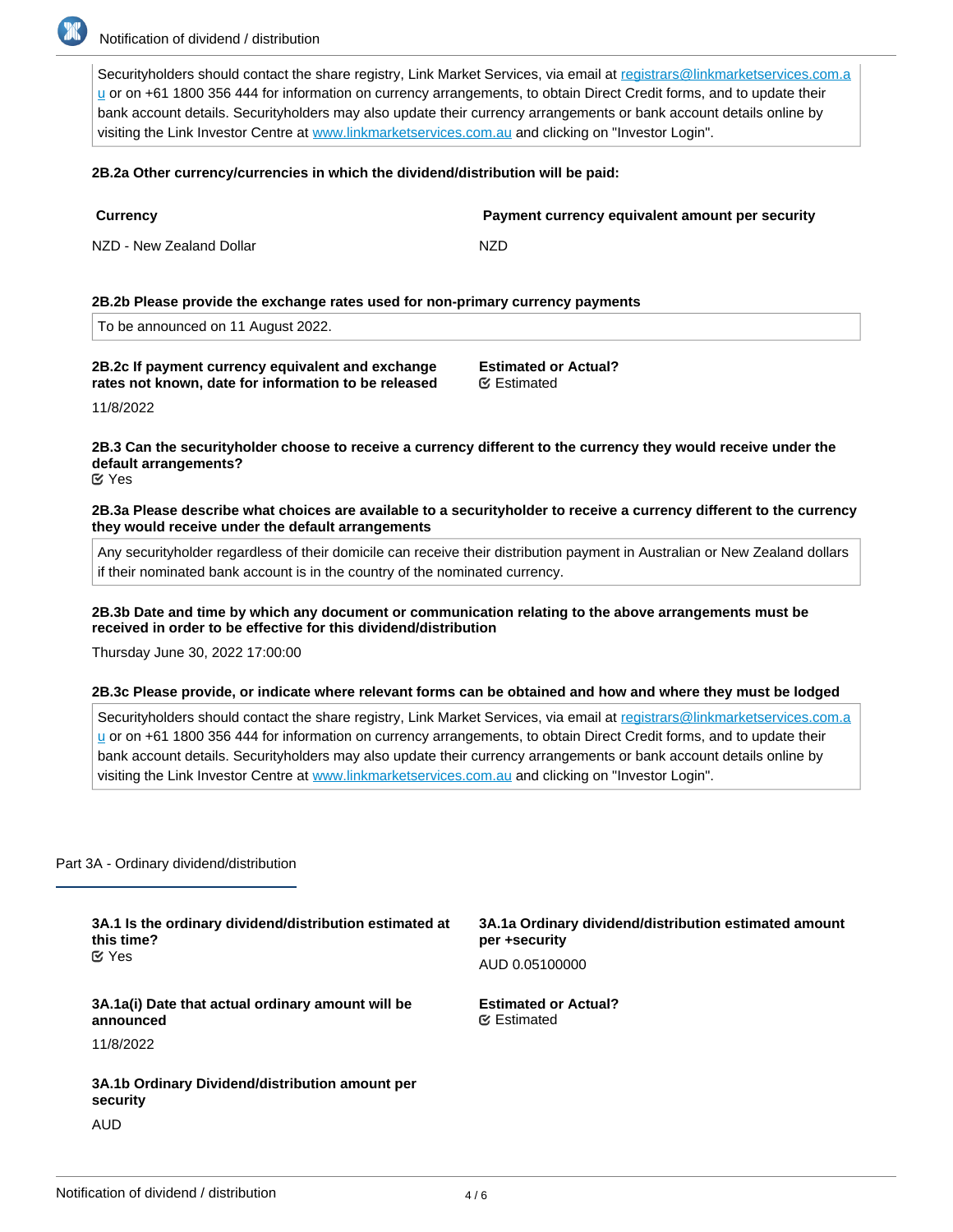

**3A.2 Is the ordinary dividend/distribution franked?** No

**3A.3 Percentage of ordinary dividend/distribution that is franked**

0.0000 %

**3A.4 Ordinary dividend/distribution franked amount per +security**

AUD 0.00000000

**3A.6 Ordinary dividend/distribution unfranked amount per +security excluding conduit foreign income amount**

AUD 0.05100000

**3A.7 Ordinary dividend/distribution conduit foreign income amount per security**

AUD 0.00000000

Part 3E - Other - distribution components / tax

# **3E.1 Please indicate where and when information about tax components can be obtained (you may enter a url).**

The components of the distribution will be available at <https://www.mirvac.com/investor-centre/securities/distributions> on or around 31 August 2022 (before payment of the distribution).

3E.2 Please indicate the following information if applicable. (Refer Annual Investment Income Report specification for further information)

| <b>Field Name</b>                                                        | AIIR Specification Reference Value | Estimated/Actual |
|--------------------------------------------------------------------------|------------------------------------|------------------|
| Interest                                                                 | 9.79                               |                  |
| Unfranked dividends not<br>declared to be conduit foreign 9.80<br>income |                                    |                  |
| Unfranked dividends declared 9.81<br>to be conduit foreign income        |                                    |                  |
| Assessable foreign source<br>income                                      | 9.91                               |                  |
| Tax-free amounts                                                         | 9.96                               |                  |
| Tax-deferred amounts                                                     | 9.97                               |                  |
| Managed investment trust<br>fund payments                                | 9.105                              |                  |
| Franked distributions from<br>trusts                                     | 9.120                              |                  |
| Gross cash distribution                                                  | 9.121                              |                  |

**3A.5 Percentage amount of dividend which is unfranked** 100.0000 %